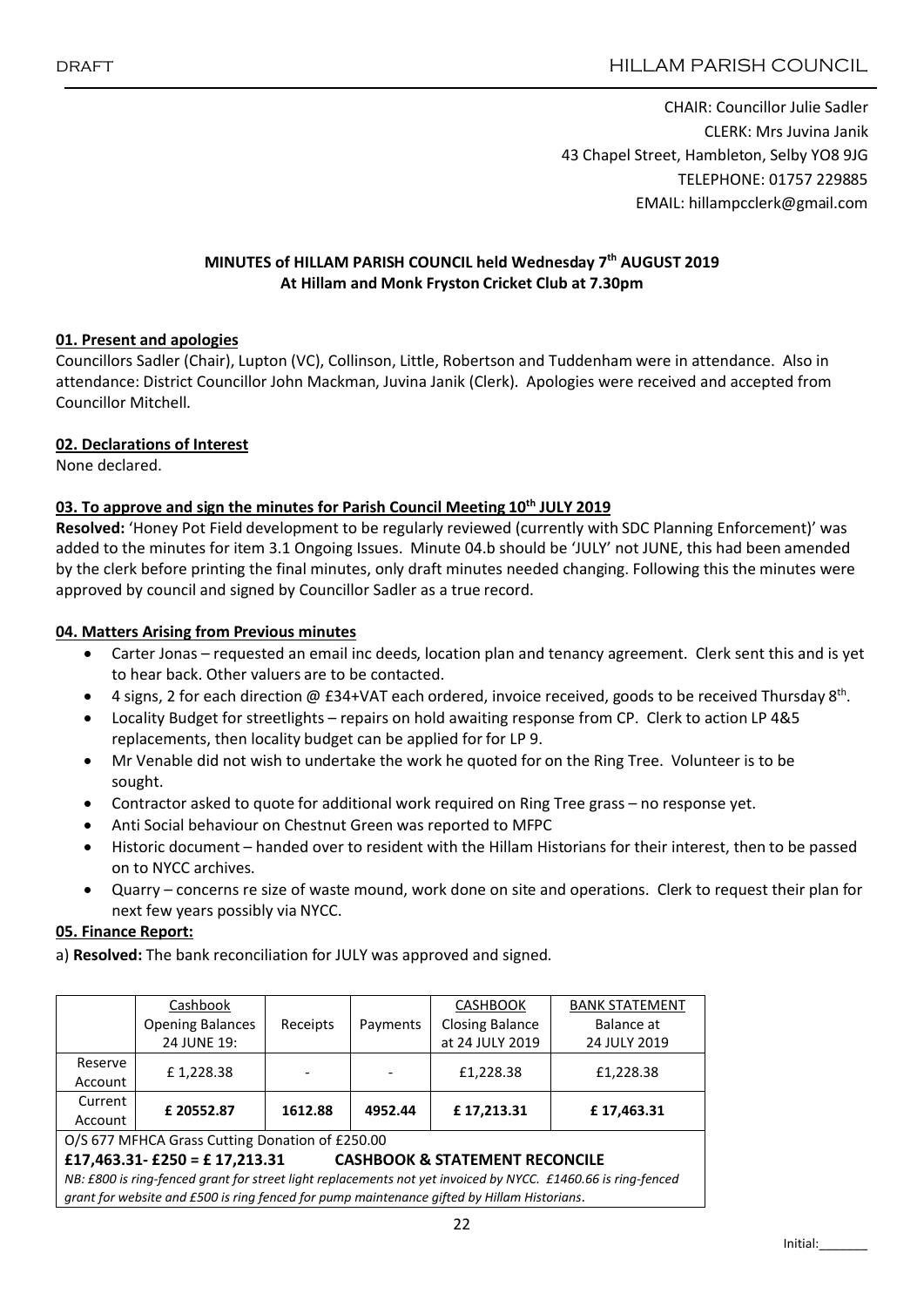#### b) To agree and approve invoices to be paid in AUGUST

| Cheque No                                                                                                                                                                                                                                                                                                                                                                         | <b>Details</b><br>Payee                                                                                                                          |                                                                                                                                                                                                                                                                                                                                                                                                                                                                                                                                                                                                                                                                                                                                                                                                                                     | <b>TOTAL COST</b> |             | <b>VAT: To</b><br>Reclaim |        |  |  |  |  |
|-----------------------------------------------------------------------------------------------------------------------------------------------------------------------------------------------------------------------------------------------------------------------------------------------------------------------------------------------------------------------------------|--------------------------------------------------------------------------------------------------------------------------------------------------|-------------------------------------------------------------------------------------------------------------------------------------------------------------------------------------------------------------------------------------------------------------------------------------------------------------------------------------------------------------------------------------------------------------------------------------------------------------------------------------------------------------------------------------------------------------------------------------------------------------------------------------------------------------------------------------------------------------------------------------------------------------------------------------------------------------------------------------|-------------------|-------------|---------------------------|--------|--|--|--|--|
|                                                                                                                                                                                                                                                                                                                                                                                   | 690 Juvina Janik                                                                                                                                 | Clerk Salary JULY 2019                                                                                                                                                                                                                                                                                                                                                                                                                                                                                                                                                                                                                                                                                                                                                                                                              | £                 |             |                           |        |  |  |  |  |
| 691                                                                                                                                                                                                                                                                                                                                                                               | <b>S G PARKIN</b><br>LANDSCAPES                                                                                                                  | GRASS CUTTING INV. 2191                                                                                                                                                                                                                                                                                                                                                                                                                                                                                                                                                                                                                                                                                                                                                                                                             |                   | £<br>185.00 |                           |        |  |  |  |  |
| 692                                                                                                                                                                                                                                                                                                                                                                               | Trust                                                                                                                                            | Community Heartbeat EMERGENCY TELEPHONE<br>ANNUAL (YR3)                                                                                                                                                                                                                                                                                                                                                                                                                                                                                                                                                                                                                                                                                                                                                                             |                   | 100.00      |                           |        |  |  |  |  |
|                                                                                                                                                                                                                                                                                                                                                                                   | 693 Print Plus Ltd                                                                                                                               | Slow Down Signs                                                                                                                                                                                                                                                                                                                                                                                                                                                                                                                                                                                                                                                                                                                                                                                                                     | £                 | 163.20      | £                         | 27.20  |  |  |  |  |
|                                                                                                                                                                                                                                                                                                                                                                                   |                                                                                                                                                  | <b>TOTAL JULY SPEND E</b>                                                                                                                                                                                                                                                                                                                                                                                                                                                                                                                                                                                                                                                                                                                                                                                                           |                   | 669.56      | £                         | 27.20  |  |  |  |  |
|                                                                                                                                                                                                                                                                                                                                                                                   |                                                                                                                                                  | TOTAL 2019-20 ANNUAL SPEND £ 10,391.48                                                                                                                                                                                                                                                                                                                                                                                                                                                                                                                                                                                                                                                                                                                                                                                              |                   |             | £                         | 824.80 |  |  |  |  |
| Resolved: Payments were approved. Cheques to be signed at meeting close.<br>06. To discuss staffing review and recommendations<br>Resolved: Councillor Robertson and Clerk to find out original scale clerk was put on wit<br>determine salary on the new scale set out by NALC.                                                                                                  |                                                                                                                                                  |                                                                                                                                                                                                                                                                                                                                                                                                                                                                                                                                                                                                                                                                                                                                                                                                                                     |                   |             |                           |        |  |  |  |  |
| 07. To discuss possible future long term and short term projects<br>Resolved: The following ideas were raised for further consideration:<br>The use of the Quarry<br>Library for children (library provided for adults at Pub is the Hub which could in<br>$\bullet$<br>desired)<br>An environmental initiative, possibly planting wildflowers<br>٠<br>History board<br>$\bullet$ |                                                                                                                                                  |                                                                                                                                                                                                                                                                                                                                                                                                                                                                                                                                                                                                                                                                                                                                                                                                                                     |                   |             |                           |        |  |  |  |  |
| 08. To discuss the purchase of flags for the Flagpole<br>Resolved: Resident Mr Allison kindly cleaned and repainted the pole voluntarily. Cllr S<br>donated the Yorkshire Flag and a Union Jack. Clerk to purchase St. George's Cross flag                                                                                                                                        |                                                                                                                                                  |                                                                                                                                                                                                                                                                                                                                                                                                                                                                                                                                                                                                                                                                                                                                                                                                                                     |                   |             |                           |        |  |  |  |  |
| 09. Planning                                                                                                                                                                                                                                                                                                                                                                      | b) Notices of decision:<br>i) 2019/0487/HPA PERMITTED<br>ii) 2019/0279/HPA PERMITTED<br>iii) 2019/0427/CPP<br>iv) 2019/0486/MAN2<br>environment. | a) 2019/0733/HPA: Proposed replacement of existing conservatory roof with flat roof i<br>perimeter stone parapet, replacement of garage doors (south) with glazed bi-folding d<br>doors on east elevation, two low profile sun tunnels to north roof slope (PD) and wood<br>Austin Cottage, Main Street. Resolved: Clerk to submit the following; Contractor/build<br>circumstance, park on the road in this location due to the dangers this will cause on th<br>c) Cllr Mackman: The Appeal from the Viner Station in Birkin has been received and is r<br>inspectorate. The planning application for services along the A63 at Lumby is under co<br>development at Honey Pot Field is under investigation with SDC Planning Enforcement<br>on A63 towards the A1 - Hillam PC to request it is moved for the benefit of the Green |                   |             |                           |        |  |  |  |  |
| a)<br>b)                                                                                                                                                                                                                                                                                                                                                                          | 10. Village maintenance:<br>Matters to report to the clerk:                                                                                      | Discuss repairs to entrance signs - Cllr Lupton to follow up                                                                                                                                                                                                                                                                                                                                                                                                                                                                                                                                                                                                                                                                                                                                                                        |                   |             |                           |        |  |  |  |  |

### 06. To discuss staffing review and recommendations

Resolved: Councillor Robertson and Clerk to find out original scale clerk was put on within the spinal point to determine salary on the new scale set out by NALC.

### 07. To discuss possible future long term and short term projects

- The use of the Quarry
- Library for children (library provided for adults at Pub is the Hub which could include children's books if desired)
- An environmental initiative, possibly planting wildflowers
- History board

# 08. To discuss the purchase of flags for the Flagpole

Resolved: Resident Mr Allison kindly cleaned and repainted the pole voluntarily. Cllr Sadler has purchased and donated the Yorkshire Flag and a Union Jack. Clerk to purchase St. George's Cross flag for the collection.

### 09. Planning

a) 2019/0733/HPA: Proposed replacement of existing conservatory roof with flat roof inc glazed roof lantern and perimeter stone parapet, replacement of garage doors (south) with glazed bi-folding doors, glazed bi-folding doors on east elevation, two low profile sun tunnels to north roof slope (PD) and wood burning stove to lounge – Austin Cottage, Main Street. Resolved: Clerk to submit the following; Contractor/builder traffic must NOT, in ANY circumstance, park on the road in this location due to the dangers this will cause on the road b) Notices of decision:

c) Cllr Mackman: The Appeal from the Viner Station in Birkin has been received and is now with the planning inspectorate. The planning application for services along the A63 at Lumby is under consideration. Reported development at Honey Pot Field is under investigation with SDC Planning Enforcement team. Caravan still an eyesore on A63 towards the A1 – Hillam PC to request it is moved for the benefit of the Green Belt area and the environment.

### 10. Village maintenance:

- a) Discuss repairs to entrance signs Cllr Lupton to follow up
-